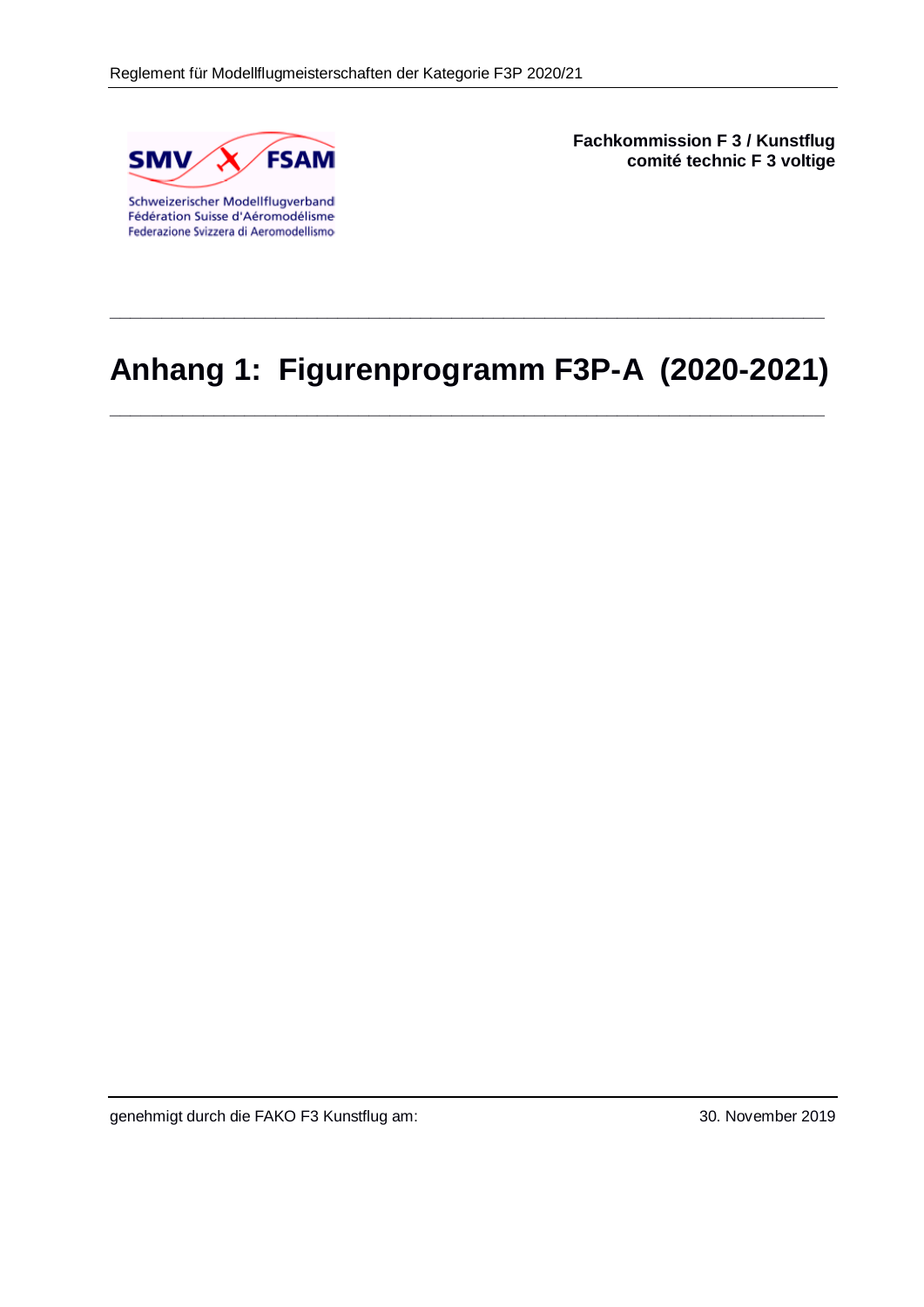# **Figurenprogramm F3P-AP21**

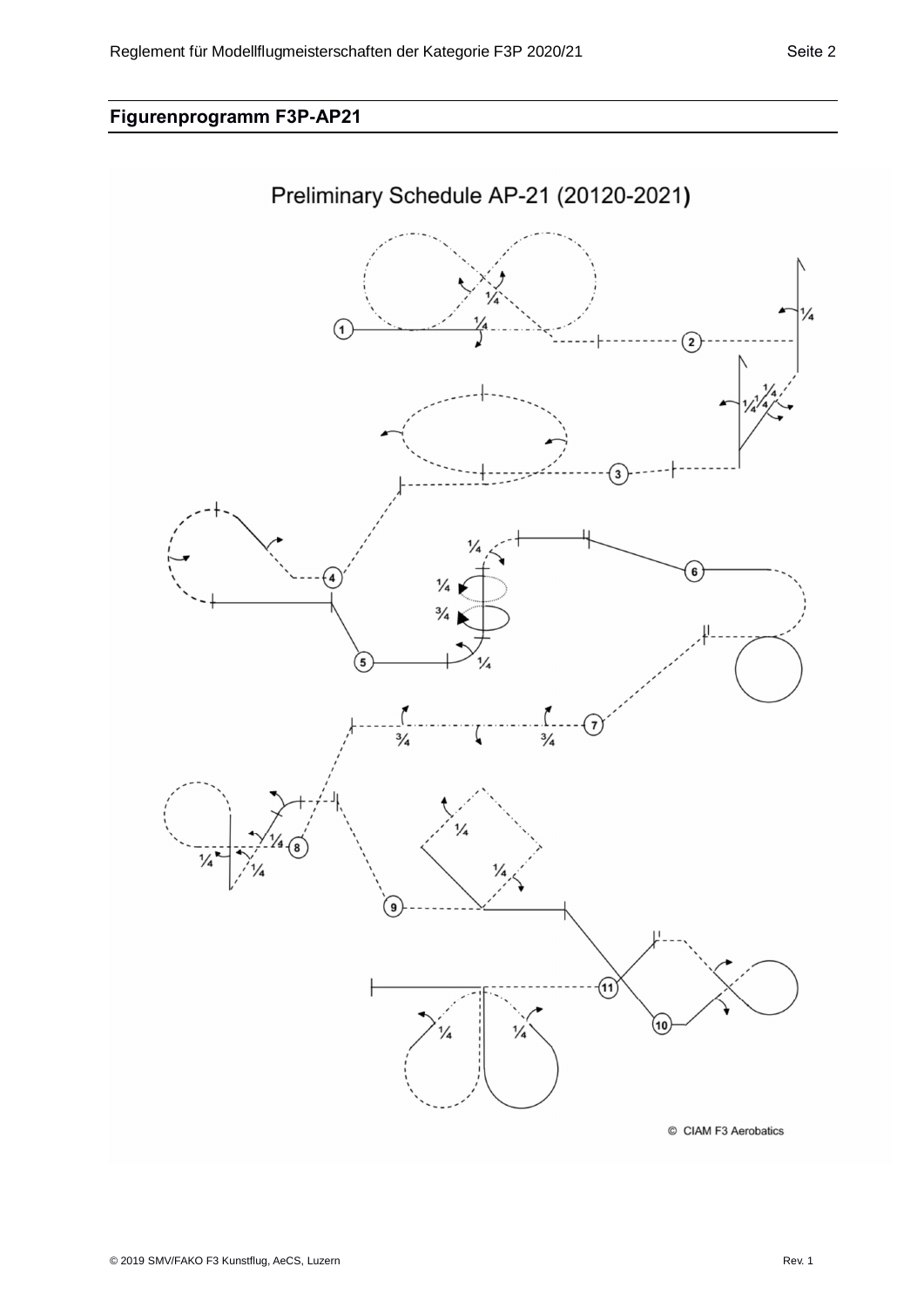### **Vorrunden Programm AP 21**

| AP-21.01 | Messerflug Kubanacht mit ¼, ½, ¼ Rollen                                         | K4             |
|----------|---------------------------------------------------------------------------------|----------------|
| AP-21.02 | Doppel Turn mit 1/4 Aufwärts, 2/4 wagrecht, 1/4 Aufwärts                        | K4             |
| AP-21.03 | Liegender Kreis mit zwei halben rollen gegengleich                              | K5             |
| AP-21.04 | Halbe Umgekehrte Kuban Acht 1/2 Rolle aufwärts, halbe Rolle Integriert          | K3             |
| AP-21.05 | 1⁄4 Rolle integriert, 3⁄4, 1⁄4 Gegengleicht Torque Rolle, 1⁄4 Rolle integriert  | K5             |
| AP-21.06 | halber gestossener, ganzer gezogener looping                                    | K2             |
| AP-21.07 | Rollenkombination 3/4, 1/2, 3/4                                                 | K4             |
| AP-21.08 | Figur 9, 1⁄4 Abwärts, 2/4 Rollen Waagrecht, 1⁄4 Kreis mit integrieter 1/2 Rolle | K4             |
| AP-21.09 | Diamant mit halben Rollen im 1 und 3 Schenkel                                   | K5             |
| AP-21.10 | Goldfisch mit halben rollen                                                     | K <sub>3</sub> |
| AP-21.11 | Doppel Schlüssel von oben mit zwei ¼ Rollen                                     | K4             |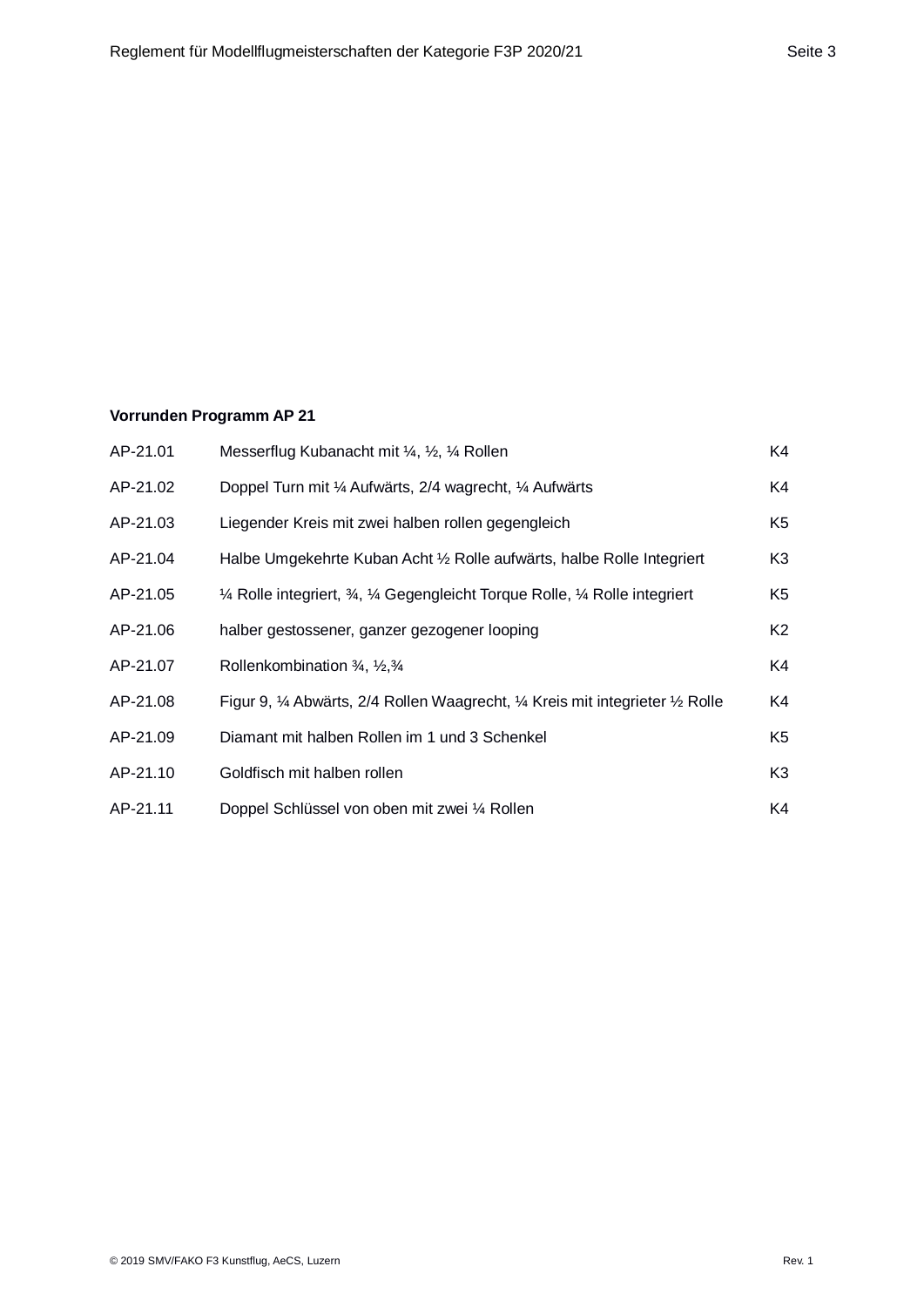### **PRELIMINARY SCHEDULE AP-21 (2020-2022)**

### **AP-21.01 Knife-Edge Cuban Eight with quarter roll, half roll quarter roll**

From upright perform a 1/4 roll in the center, perform a 5/8 knife edge loop into a 45 degree downline, perform a ½ roll, perform a ¾ knife edge loop into a 45 degree downline, perform a ¼ roll, push through a 1/8 loop, exit inverted.

### **AP-21.02 Crossbox Stall Turn combination with quarter roll, two consecutive quarter rolls, quarter roll**

From inverted, push through a ¼ loop into a vertical upline, perform a ¼ roll, perform a stall turn into a vertical downline, push through a ¼ loop into a horizontal line, perform consecutively two ¼ rolls, pull through a ¼ loop into a vertical upline, perform a ¼ roll perform a stall turn into a vertical downline, push through a quarter loop, exit inverted.

### **AP-21.03 Horizontal Circle with two half rolls opposite integrated**

From inverted, perform a circle while integrating a 1/2 roll to the outside and another  $\frac{1}{2}$  roll to the inside, exit inverted.

### **AP-21.04 Half Reverse Cuban Eight with half roll, half roll integrated**

From inverted, push through a one eighth loop into a forty five degree upline, perform a ½ roll, push through a 5/8 loop while integrating a ½ roll into the last 180 degrees of the 5/8 loop, exit upright.

### **AP-21.05 Three quarter Torque Roll, Quarter Torque Roll in opposite direction with quarter rolls integrated into the quarter loops**

From upright, pull through a ¼ loop into a vertical upline while integrating a ¼ roll, perform a  $\frac{3}{4}$  torque roll, perform a ¼ torque roll in opposite direction, push through a 1/4 loop while integrating a ¼ roll, exit upright.

### **AP-21.06 Half Outside Loop, Loop**

From upright push through a 1/2 outside loop, pull through a loop, exit inverted.

### **AP-21.07 Knife-Edge Roll Combination with three quarter roll, half roll opposite, three quarter roll opposite**

From inverted perform a ¾ roll into knife-edge flight, perform a ½ roll in opposite direction into knife-edge flight, perform a ¾ roll in opposite direction to the ½ roll, exit inverted

### **AP-21.08 Figure Nine Crossbox Combination with quarter roll, two consecutive quarter rolls, half roll integrated**

From inverted, push through a ¾ loop into a vertical downline, perform a ¼ roll, push through a ¼ loop into a horizontal line, perform consecutively two ¼ rolls, perform a ¼ circle while integrating a ½ roll, exit inverted.

### **AP-21.09 Square Loop on Corner, with quarter roll, quarter roll**

From inverted, push through a 1/8 loop into a 45 degree upline, perform a quarter roll, perform a ¼ knifeedge loop into a 45 degree upline, perform a ¼ knife-edge loop into a 45 degree downline, perform a  $\frac{1}{4}$  roll, pull through a  $\frac{1}{4}$  loop into a 45 degrees downline, pull through a 1/8 loop, exit upright.

### **AP-21.10 Comet with half roll, half roll**

From upright, perform a 1/8 loop into a 45° upline, perform a 1/2 roll, pull through a 34 loop into another 45° upline, perform a ½ roll, pull through a 1/8 loop, exit inverted.

### **AP-21.11 Double Key from top with ¼ roll, ¼ roll**

From inverted, pull through a ¼ loop into a vertical center downline pull through a 5/8 loop into a 45 degrees upline, perform a ¼ roll, perform a ¼ knife-edge loop, perform a ¼ roll, push through a 5/8 loop into a vertical center upline, push through a ¼ loop, exit upright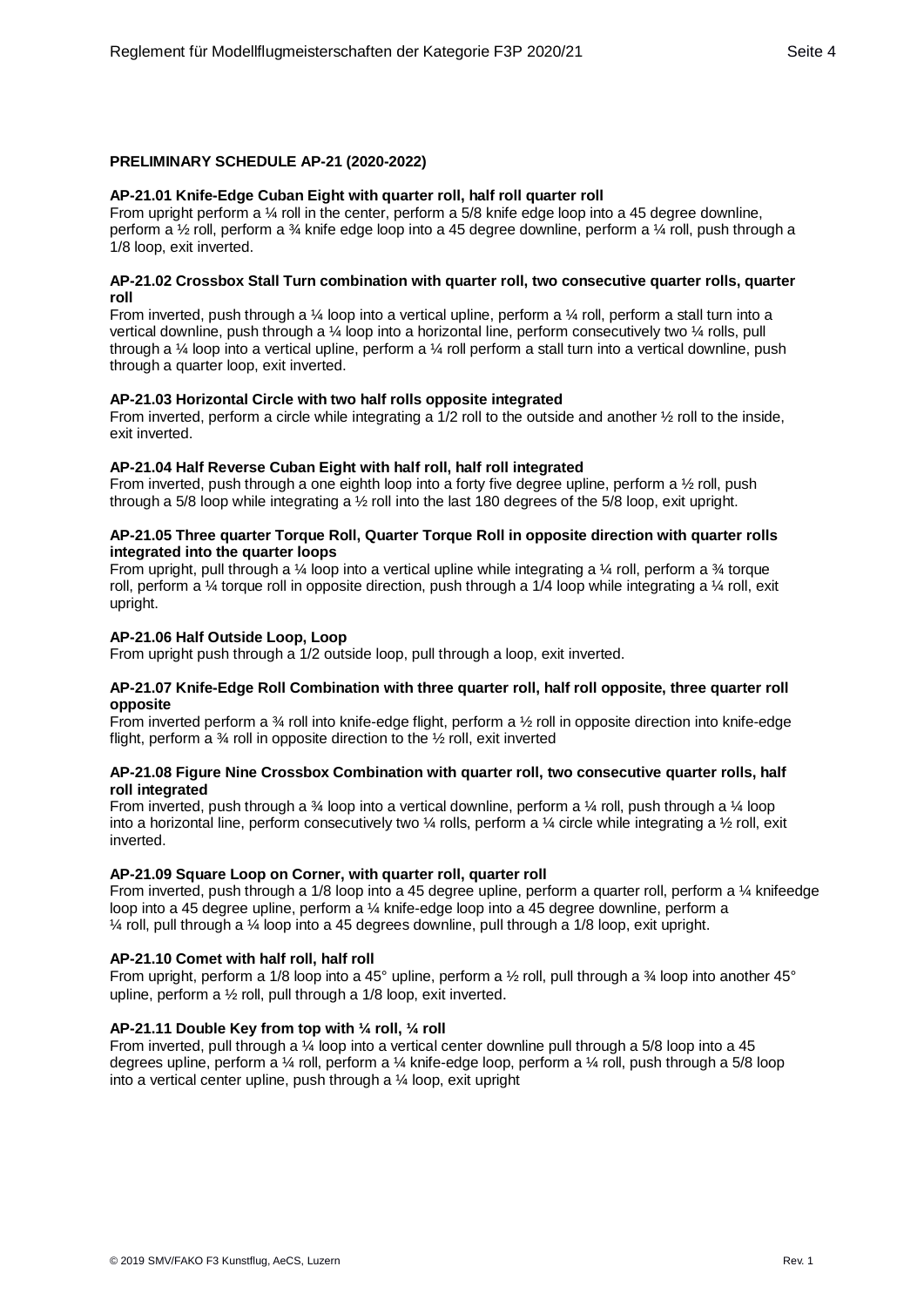# **Figurenprogramm F3P-AF21**

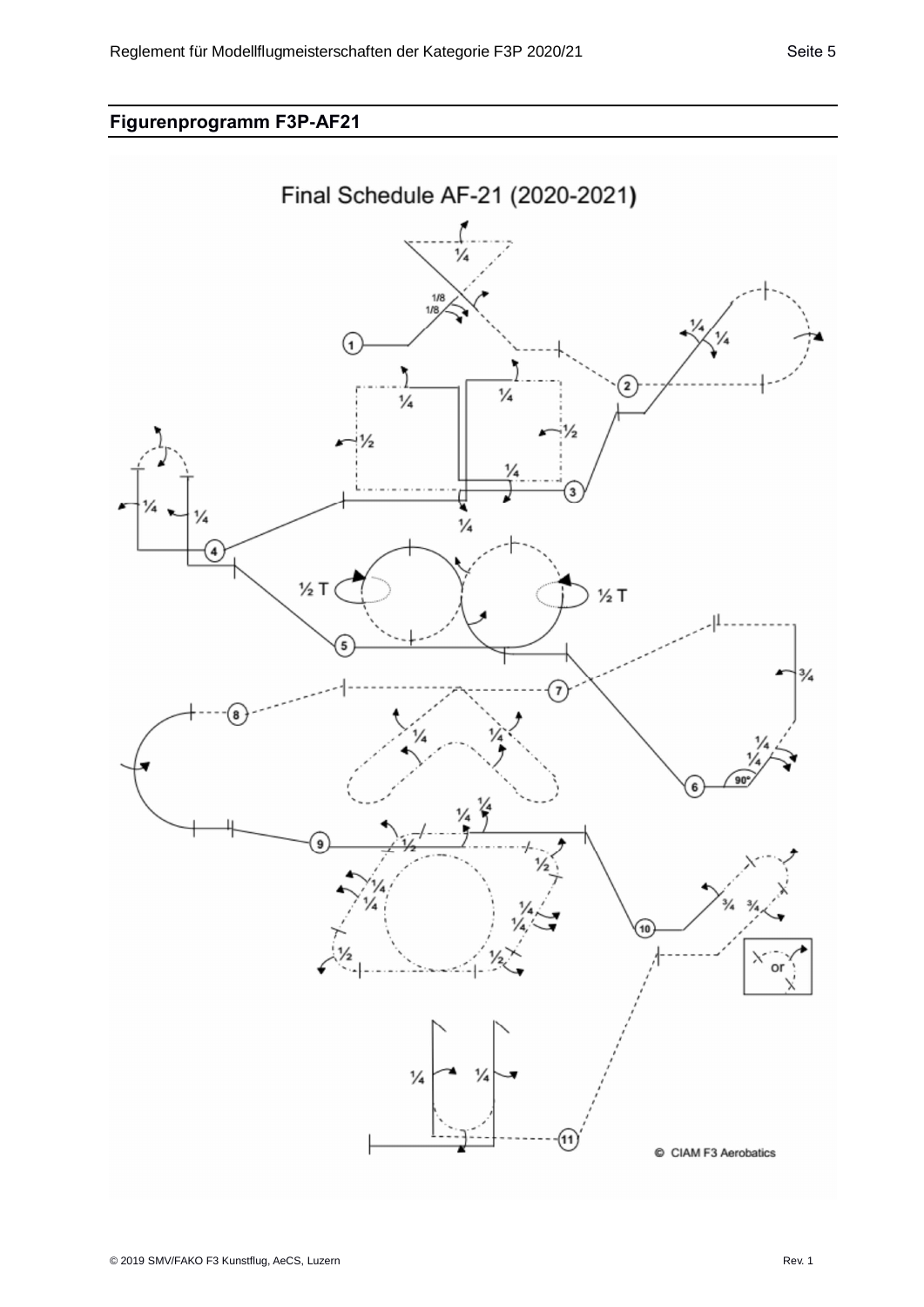## **Final Programm AF 21 (2020-2021)**

| AF-21.01 | $\frac{1}{2}$ Sanduhr, mit 2/8 aufwärts, $\frac{1}{2}$ oben, $\frac{1}{4}$ , abwärts                   | K4             |
|----------|--------------------------------------------------------------------------------------------------------|----------------|
| AF-21.02 | 1/2 Kubanacht mit 1 Rolle Itegriert, 2/4 gegengleich abwärts                                           | K3             |
| AF-21.03 | Quadratische 8, 1/4, 1/2, 1/4, 1/2, 1/4 Rollen                                                         | K5             |
| AF-21.04 | Humpty Bump 1/4 aufwärts, zwei 1/2 gegengleich integriert, 1/4                                         | K4             |
| AF-21.05 | Ligende 8 mit 1/2 Torque, 1/2 Integriert, 1/2 Torque, 1/2 Integriert                                   | K6             |
| AF-21.06 | 1⁄4 Kreis, 2/4 Rollen, 3⁄4 Rollen Aufwärts                                                             | K <sub>2</sub> |
| AF-21.07 | Doppelter Fighter Turn 1/4 abwärts, 1/2, 1/4 Aufwärts                                                  | K6             |
| AF-21.08 | Halber Looping mit 1Rolle Integriert                                                                   | K <sub>3</sub> |
| AF-21.09 | Liegendes Quadrat mit 1/2 Rollen in den Radien, 2/4 Rollen<br>Messerfluglooping, 2/4 Rollen, 1/4 Rolle | K <sub>5</sub> |
| AF-21.10 | 45° Posaune, 3⁄4 Aufwärts 1⁄2 Messerfluglooping mit 1⁄2 integriert,<br>3⁄4 Rolle abwärts               | K4             |
| AF-21.11 | Doppelturn, 1/4 Rolle Aufwärts, 1/2 Rolle Integriert, 1/4 Rolle Abwärts                                | K5             |